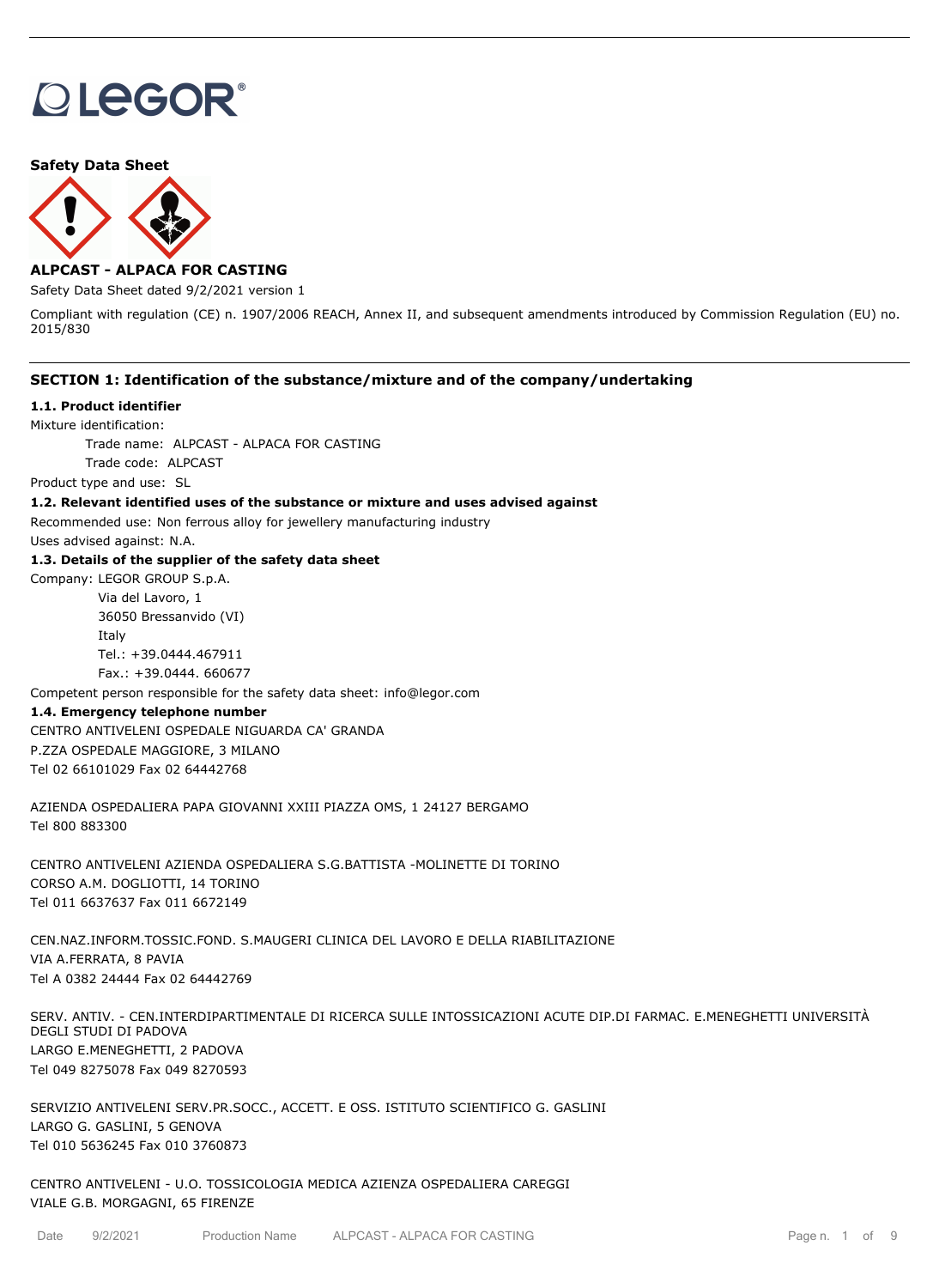CENTRO ANTIVELENI POLICLINICO A.GEMELLI - UNIVERSITA' CATTOLICA DEL SACRO CUORE LARGO F.VITO, 1 ROMA Tel 06 3054343 Fax 06 3051343

CENTRO ANTIVELENI - ISTITUTO DI ANESTESIOLOGIA E RIANIMAZIONE UNIVERSITÀ DEGLI STUDI DI ROMA LA SAPIENZA VIALE DEL POLICLINICO, 155 ROMA Tel 06 49970698 Fax 06 4461967

AZ. OSP. UNIV. FOGGIA V.LE LUIGI PINTO, 1 71122 FOGGIA Tel 0881 732326

CENTRO ANTIVELENI AZIENDA OSPEDALIERA A. CARDARELLI VIA CARDARELLI, 9 NAPOLI Tel 081 7472870 Fax 081 7472880

# **SECTION 2: Hazards identification**



# **2.1. Classification of the substance or mixture**

#### **Regulation (EC) n. 1272/2008 (CLP)**

| Skin Sens. 1                                                     | May cause an allergic skin reaction.                               |  |  |  |
|------------------------------------------------------------------|--------------------------------------------------------------------|--|--|--|
| Carc. 2                                                          | Suspected of causing cancer.                                       |  |  |  |
| STOT RE 2                                                        | May cause damage to organs through prolonged or repeated exposure. |  |  |  |
| Adverse physicochemical, human health and environmental effects: |                                                                    |  |  |  |

No other hazards

#### **2.2. Label elements**

**Regulation (EC) No 1272/2008 (CLP):**

**Pictograms and Signal Words**



#### **Hazard statements**

| H317 | May cause an allergic skin reaction.                               |
|------|--------------------------------------------------------------------|
| H351 | Suspected of causing cancer.                                       |
| H373 | May cause damage to organs through prolonged or repeated exposure. |

#### **Precautionary statements**

| P201      | Obtain special instructions before use.                                                       |
|-----------|-----------------------------------------------------------------------------------------------|
| P202      | Do not handle until all safety precautions have been read and understood.                     |
| P261      | Avoid breathing dust/fume/gas/mist/vapours/spray.                                             |
| P280      | Wear protective gloves/protective clothing/eye protection/face protection/hearing protection/ |
| P308+P313 | IF exposed or concerned: Get medical advice/attention.                                        |
| P314      | Get medical advice/attention if you feel unwell.                                              |
|           |                                                                                               |

## **Special Provisions:**

| PACK <sub>2</sub> | The packing must have tactive indications of danger for blind people. |
|-------------------|-----------------------------------------------------------------------|
|-------------------|-----------------------------------------------------------------------|

# **Contains**

nickel

# **Special provisions according to Annex XVII of REACH and subsequent amendments:**

# None

# **2.3. Other hazards**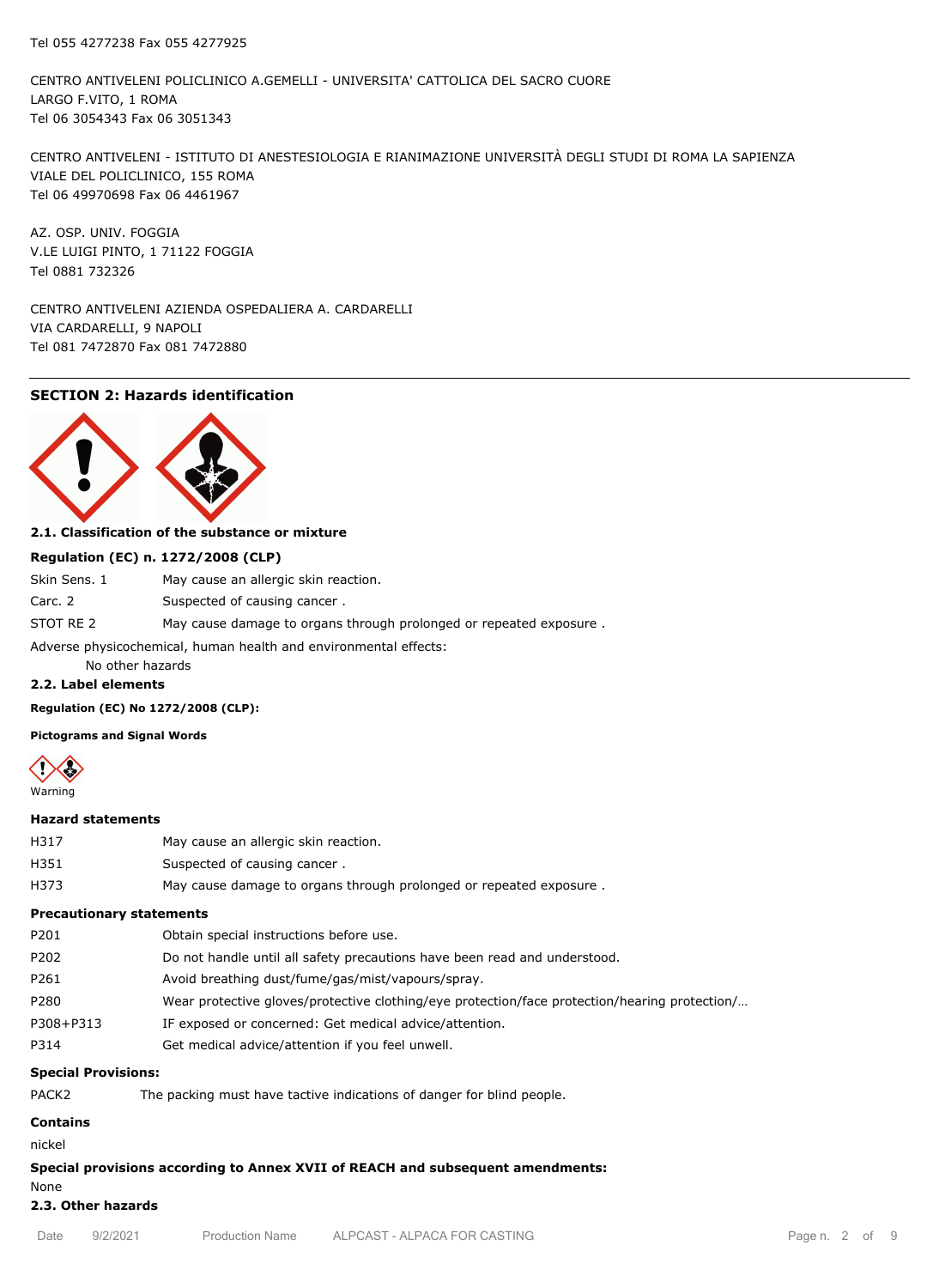Other Hazards: No other hazards

#### **SECTION 3: Composition/information on ingredients**

#### **3.1. Substances**

N.A.

# **3.2. Mixtures**

Mixture identification: ALPCAST - ALPACA FOR CASTING

#### **Hazardous components within the meaning of the CLP regulation and related classification:**

| Qty         | <b>Name</b> | <b>Ident. Numb.</b> Classification         |                                                                                            | <b>Registration Number</b> |
|-------------|-------------|--------------------------------------------|--------------------------------------------------------------------------------------------|----------------------------|
| $50 - 75 %$ | Copper      | EC:231-159-6<br>Index:029-024-<br>$00-X$   | CAS: 7440-50-8 Substance with a Union workplace<br>exposure limit.                         |                            |
| $5 - 10 \%$ | nickel      | Index:028-002- Chronic 3, H412<br>$01 - 4$ | CAS: 7440-02-0 Carc. 2, H351; STOT RE 1, H372;<br>EC:231-111-4 Skin Sens. 1, H317; Aguatic |                            |

# **SECTION 4: First aid measures**

#### **4.1. Description of first aid measures**

In case of skin contact:

Immediately take off all contaminated clothing.

Areas of the body that have - or are only even suspected of having - come into contact with the product must be rinsed immediately with plenty of running water and possibly with soap.

Wash thoroughly the body (shower or bath).

Remove contaminated clothing immediatley and dispose off safely.

#### In case of eyes contact:

Wash immediately with water.

In case of Ingestion:

Do not induce vomiting, get medical attention showing the SDS and label hazardous.

In case of Inhalation:

Remove casualty to fresh air and keep warm and at rest.

#### **4.2. Most important symptoms and effects, both acute and delayed**

N.A.

#### **4.3. Indication of any immediate medical attention and special treatment needed**

In case of accident or unwellness, seek medical advice immediately (show directions for use or safety data sheet if possible).

#### **SECTION 5: Firefighting measures**

#### **5.1. Extinguishing media**

Suitable extinguishing media:

Water.

Carbon dioxide (CO2).

Extinguishing media which must not be used for safety reasons:

None in particular.

#### **5.2. Special hazards arising from the substance or mixture**

Do not inhale explosion and combustion gases.

Burning produces heavy smoke.

# **5.3. Advice for firefighters**

Use suitable breathing apparatus .

Collect contaminated fire extinguishing water separately. This must not be discharged into drains. Move undamaged containers from immediate hazard area if it can be done safely.

## **SECTION 6: Accidental release measures**

#### **6.1. Personal precautions, protective equipment and emergency procedures**

Wear personal protection equipment. Remove persons to safety. See protective measures under point 7 and 8.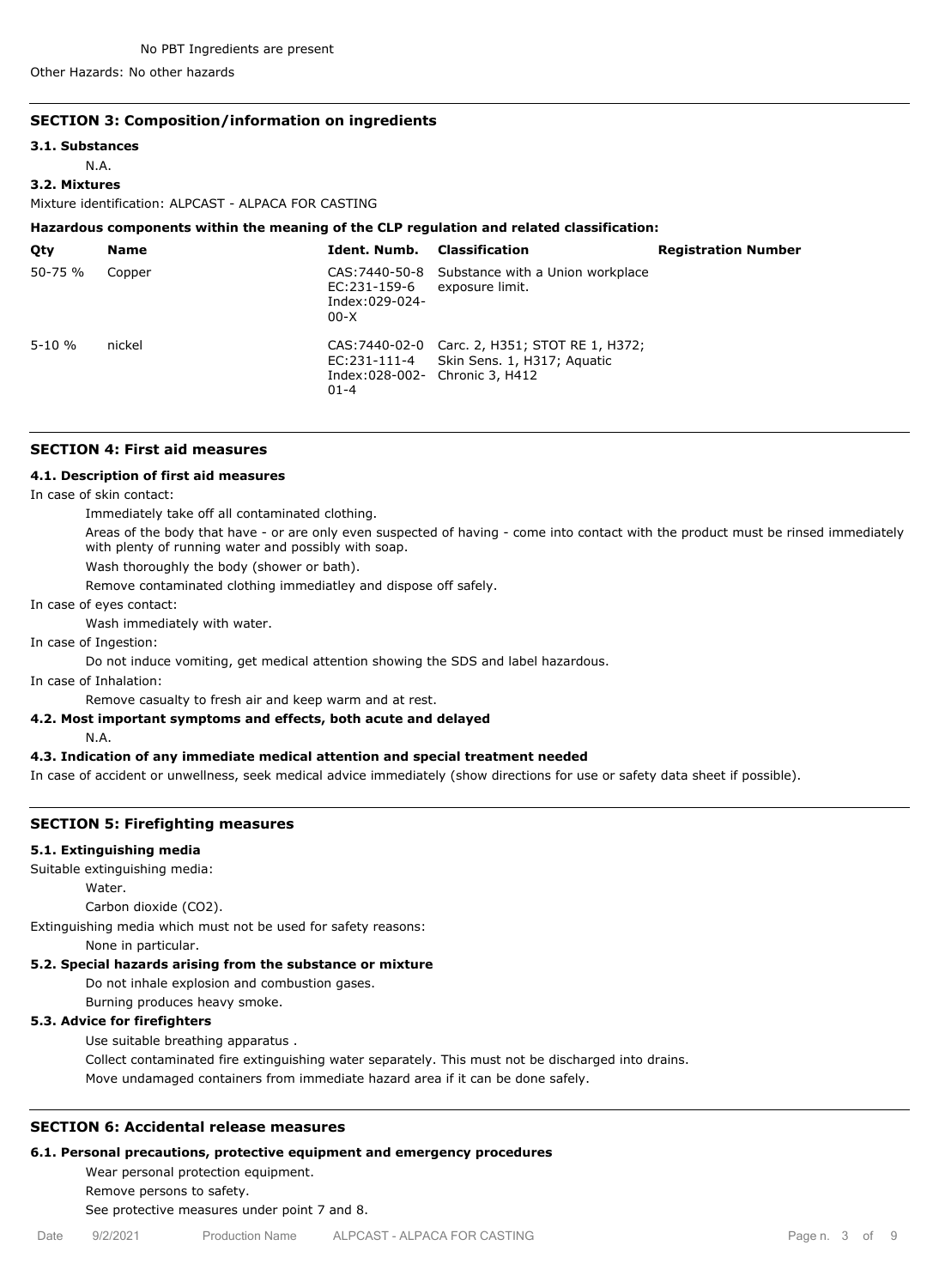# **6.2. Environmental precautions**

Do not allow to enter into soil/subsoil. Do not allow to enter into surface water or drains. Retain contaminated washing water and dispose it.

In case of gas escape or of entry into waterways, soil or drains, inform the responsible authorities.

Suitable material for taking up: absorbing material, organic, sand

## **6.3. Methods and material for containment and cleaning up**

Suitable material for taking up: absorbing material, organic, sand Wash with plenty of water.

#### **6.4. Reference to other sections**

See also section 8 and 13

#### **SECTION 7: Handling and storage**

#### **7.1. Precautions for safe handling**

Avoid contact with skin and eyes, inhaltion of vapours and mists.

Exercise the greatest care when handling or opening the container.

Don't use empty container before they have been cleaned.

Before making transfer operations, assure that there aren't any incompatible material residuals in the containers.

Contamined clothing should be changed before entering eating areas.

Do not eat or drink while working.

See also section 8 for recommended protective equipment.

#### **7.2. Conditions for safe storage, including any incompatibilities**

Incompatible materials:

None in particular.

Instructions as regards storage premises: Adequately ventilated premises.

# **7.3. Specific end use(s)**

Recommendation(s)

None in particular

Industrial sector specific solutions:

None in particular

#### **SECTION 8: Exposure controls/personal protection**

#### **8.1. Control parameters**

#### **Community Occupational Exposure Limits (OEL)**

| Component | <b>OEL</b><br><b>Type</b> | Country    | <b>Ceiling</b> | mg/m3 | <b>Long Term Long Term Short</b><br>ppm | Term<br>mg/m3 | Short<br>Term ppm | <b>Behaviour Notes</b> |                                                                                 |
|-----------|---------------------------|------------|----------------|-------|-----------------------------------------|---------------|-------------------|------------------------|---------------------------------------------------------------------------------|
| Copper    | ACGIH                     | <b>NNN</b> |                | 0,2   |                                         |               |                   |                        | Fume, as Cu. Irr, GI,<br>metal fume fever                                       |
|           | ACGIH                     | <b>NNN</b> |                | 1     |                                         |               |                   |                        | Dusts and mists, as<br>Cu. Irr, GI, metal<br>fume fever                         |
| nickel    | ACGIH                     | <b>NNN</b> |                | 1,5   |                                         |               |                   |                        | Elemental. (I), A5 -<br>Dermatitis,<br>pneumoconiosis                           |
|           | ACGIH                     | <b>NNN</b> |                | 0,1   |                                         |               |                   |                        | Soluble inorganic<br>compounds (NOS).<br>$(I)$ , A4 - Lung dam,<br>nasal cancer |
|           | ACGIH                     | <b>NNN</b> |                | 0,2   |                                         |               |                   |                        | Insoluble inorganic<br>compounds (NOS).                                         |

#### **Derived No Effect Level (DNEL) values**

| Component | CAS-No.         | <b>Worker Worker Consu</b><br><b>Industr Profess mer</b><br>ional | Route                  | <b>Exposure</b> Exposure Frequency Remark |
|-----------|-----------------|-------------------------------------------------------------------|------------------------|-------------------------------------------|
| Copper    | 7440-50-8 0,041 | mg/kg                                                             | <b>Human</b><br>Dermal | Long Term, systemic<br>effects            |

(I), A1 - Lung cancer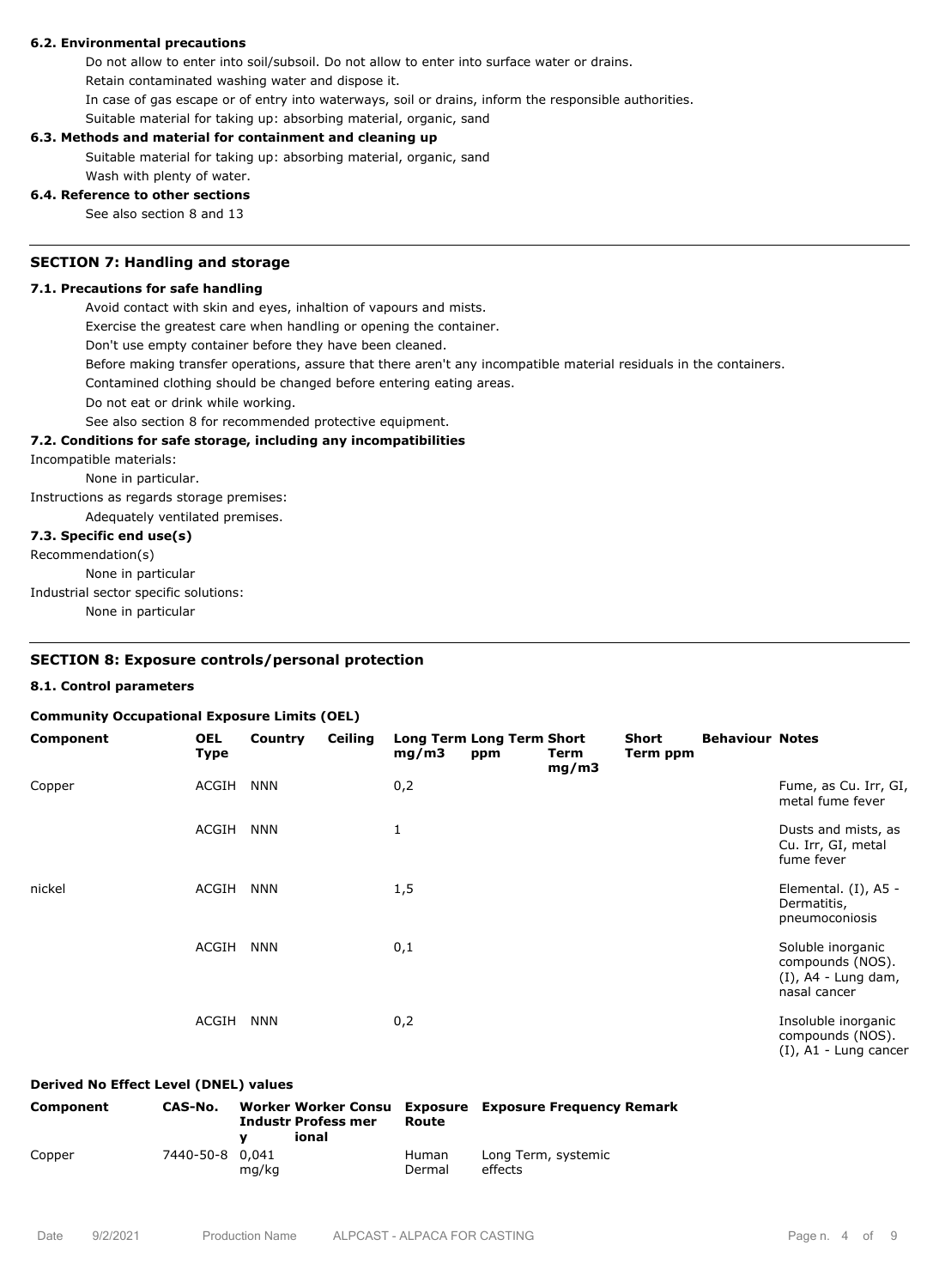| 0,041 | Human      | Long Term, systemic  |
|-------|------------|----------------------|
| mg/kg | Inhalation | effects              |
| 0,082 | Human      | Short Term, systemic |
| mg/kg | Dermal     | effects              |
| 0,082 | Human      | Short Term, systemic |
| mg/kg | Inhalation | effects              |

#### **8.2. Exposure controls**

Eye protection:

Use close fitting safety goggles, don't use eye lens.

Protection for skin:

Use clothing that provides comprehensive protection to the skin, e.g. cotton, rubber, PVC or viton. Protection for hands:

Use protective gloves that provides comprehensive protection, e.g. P.V.C., neoprene or rubber.

Respiratory protection:

N.A. Thermal Hazards: N.A. Environmental exposure controls: N.A. Hygienic and Technical measures N.A.

# **SECTION 9: Physical and chemical properties**

#### **9.1. Information on basic physical and chemical properties**

**Physical State** Solid **Appearance and colour:** Yellow grained alloy **Odour:** Odourless **Odour threshold:** N.A. **pH:** N.A. **Melting point / freezing point:** 900 °C (1652 °F) **Initial boiling point and boiling range:** N.A. **Flash point:** > 93°C **Evaporation rate:** N.A. **Upper/lower flammability or explosive limits:** N.A. **Vapour density:** N.A. **Vapour pressure:** N.A. **Relative density:** N.A. **Solubility in water:** Unsoluble in water **Solubility in oil:** Unsoluble in organic solvents **Partition coefficient (n-octanol/water):** N.A. **Auto-ignition temperature:** N.A. **Decomposition temperature:** N.A. **Viscosity:** N.A. **Explosive properties:** N.A. **Oxidizing properties:** N.A. **Solid/gas flammability:** N.A. **9.2. Other information**

**VOC** N.A. **Substance Groups relevant properties** N.A. **Miscibility:** N.A. **Conductivity:** N.A.

# **SECTION 10: Stability and reactivity**

## **10.1. Reactivity**

Stable under normal conditions

# **10.2. Chemical stability**

Data not Available.

# **10.3. Possibility of hazardous reactions**

None.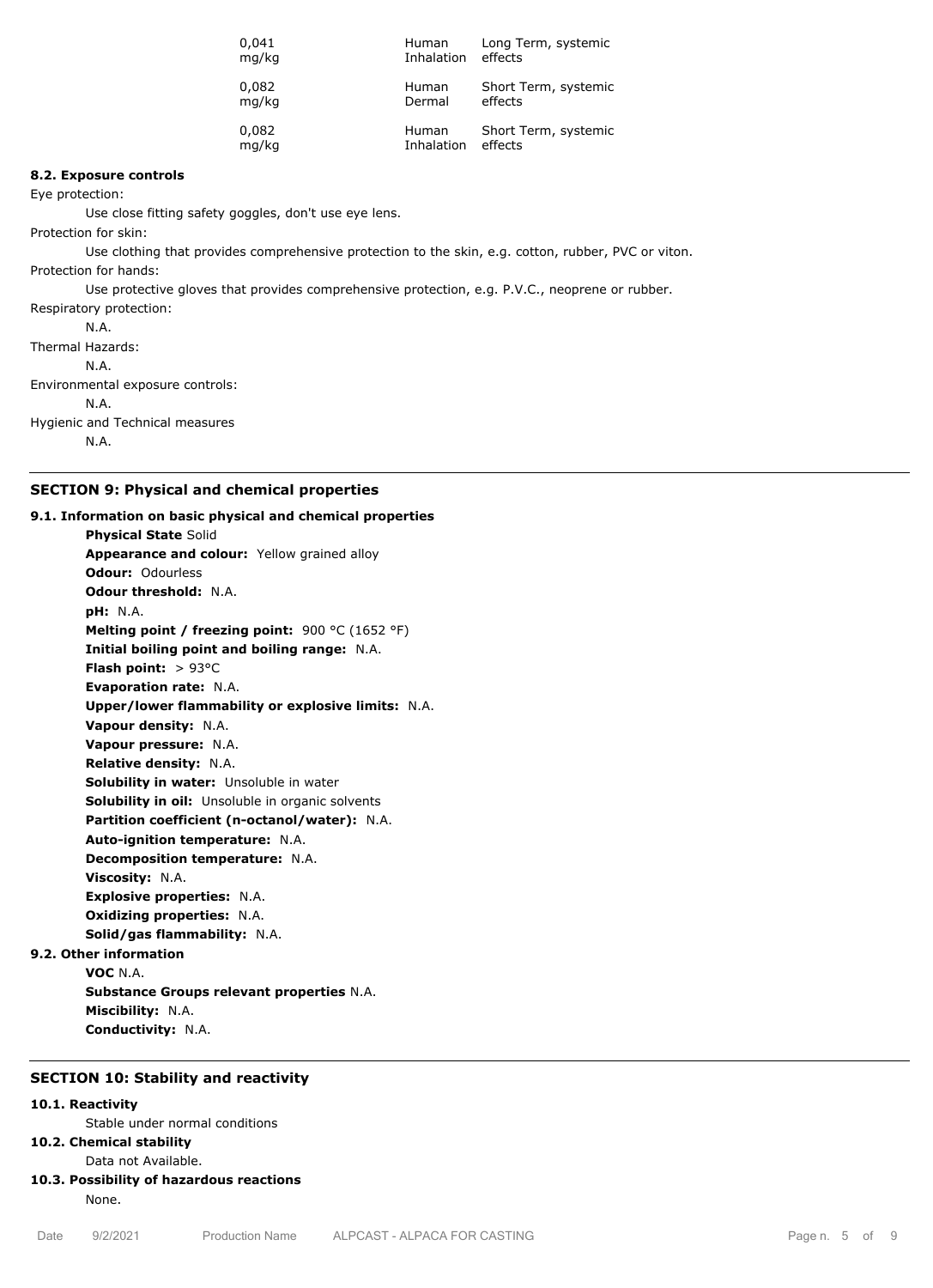## **10.4. Conditions to avoid**

Stable under normal conditions.

**10.5. Incompatible materials**

- None in particular.
- **10.6. Hazardous decomposition products**

None.

# **SECTION 11: Toxicological information**

# **11.1. Information on toxicological effects**

# **Toxicological Information of the Preparation**

| a) acute toxicity                    | Not classified                                                   |
|--------------------------------------|------------------------------------------------------------------|
|                                      | Based on available data, the classification criteria are not met |
| b) skin corrosion/irritation         | Not classified                                                   |
|                                      | Based on available data, the classification criteria are not met |
| c) serious eye damage/irritation     | Not classified                                                   |
|                                      | Based on available data, the classification criteria are not met |
| d) respiratory or skin sensitisation | The product is classified: Skin Sens. 1(H317)                    |
| e) germ cell mutagenicity            | Not classified                                                   |
|                                      | Based on available data, the classification criteria are not met |
| f) carcinogenicity                   | The product is classified: Carc. 2(H351)                         |
| g) reproductive toxicity             | Not classified                                                   |
|                                      | Based on available data, the classification criteria are not met |
| h) STOT-single exposure              | Not classified                                                   |
|                                      | Based on available data, the classification criteria are not met |
| i) STOT-repeated exposure            | The product is classified: STOT RE 2(H373)                       |
| j) aspiration hazard                 | Not classified                                                   |
|                                      | Based on available data, the classification criteria are not met |

## **SECTION 12: Ecological information**

#### **12.1. Toxicity**

Adopt good working practices, so that the product is not released into the environment. Eco-Toxicological Information:

# **List of Eco-Toxicological properties of the product**

Not classified for environmental hazards.

No data available for the product

## **12.2. Persistence and degradability**

N.A.

#### **12.3. Bioaccumulative potential**

N.A.

**12.4. Mobility in soil**

N.A.

# **12.5. Results of PBT and vPvB assessment**

No PBT Ingredients are present

# **12.6. Other adverse effects**

N.A.

# **SECTION 13: Disposal considerations**

# **13.1. Waste treatment methods**

Recover, if possible. Send to authorised disposal plants or for incineration under controlled conditions. In so doing, comply with the local and national regulations currently in force.

# **SECTION 14: Transport information**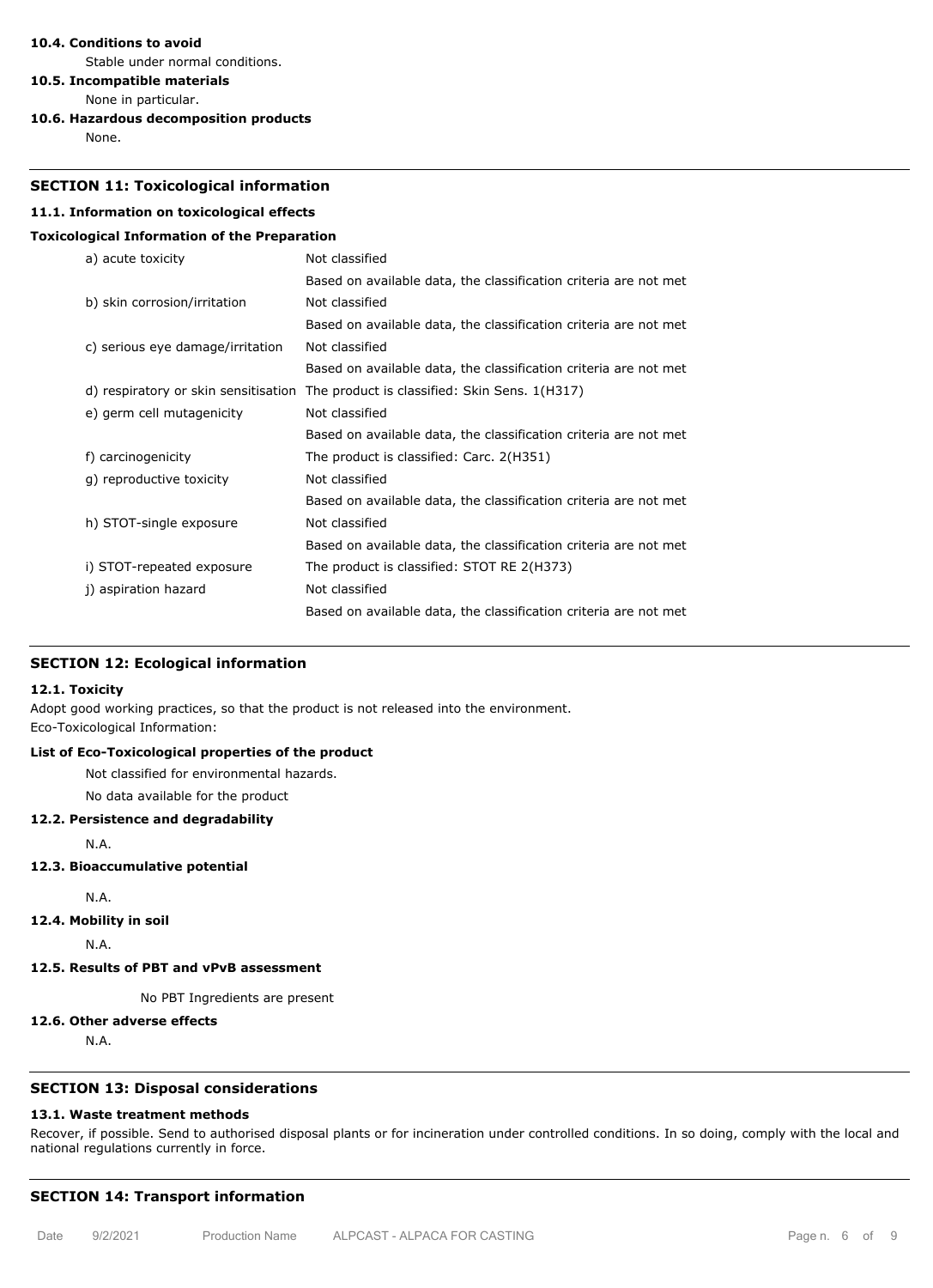Not classified as dangerous in the meaning of transport regulations.

## **14.1. UN number**

N.A.

#### **14.2. UN proper shipping name**

N.A.

- **14.3. Transport hazard class(es)**
	- ADR-Class: NA N.A.
- **14.4. Packing group**

N.A.

**14.5. Environmental hazards**

N.A.

**14.6. Special precautions for user**

N.A. Road and Rail ( ADR-RID ) :

N.A.

Air ( IATA ) :

Sea ( IMDG ) :

**14.7. Transport in bulk according to Annex II of MARPOL and the IBC Code**

N.A.

N.A.

# **SECTION 15: Regulatory information**

# **15.1. Safety, health and environmental regulations/legislation specific for the substance or mixture**

Dir. 98/24/EC (Risks related to chemical agents at work) Dir. 2000/39/EC (Occupational exposure limit values) Regulation (EC) n. 1907/2006 (REACH) Regulation (EC) n. 1272/2008 (CLP) Regulation (EC) n. 790/2009 (ATP 1 CLP) and (EU) n. 758/2013 Regulation (EU) n. 286/2011 (ATP 2 CLP) Regulation (EU) n. 618/2012 (ATP 3 CLP) Regulation (EU) n. 487/2013 (ATP 4 CLP) Regulation (EU) n. 944/2013 (ATP 5 CLP) Regulation (EU) n. 605/2014 (ATP 6 CLP) Regulation (EU) n. 2015/1221 (ATP 7 CLP) Regulation (EU) n. 2016/918 (ATP 8 CLP) Regulation (EU) n. 2016/1179 (ATP 9 CLP) Regulation (EU) n. 2017/776 (ATP 10 CLP) Regulation (EU) n. 2018/669 (ATP 11 CLP) Regulation (EU) n. 2018/1480 (ATP 13 CLP) Regulation (EU) n. 2019/521 (ATP 12 CLP) Regulation (EU) 2015/830

Restrictions related to the product or the substances contained according to Annex XVII Regulation (EC) 1907/2006 (REACH) and subsequent modifications:

Restrictions related to the product: None

Restrictions related to the substances contained: None

Provisions related to directive EU 2012/18 (Seveso III):

# N.A.

# **Regulation (EU) No 649/2012 (PIC regulation)**

No substances listed

German Water Hazard Class.

Class 3: extremely hazardous.

SVHC Substances:

No data available

# **15.2. Chemical safety assessment**

No Chemical Safety Assessment has been carried out for the mixture.

# **SECTION 16: Other information**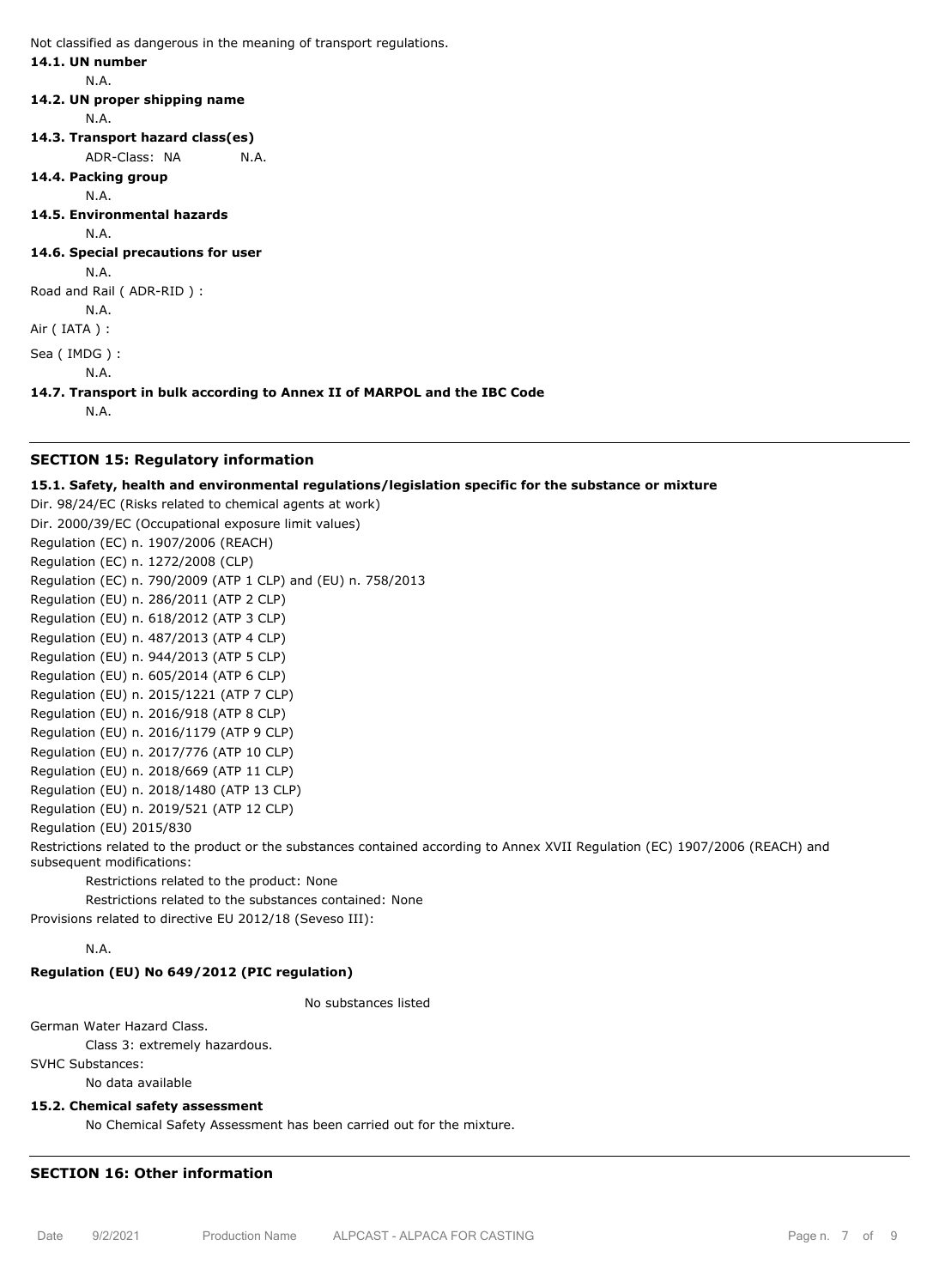## **Code Description**

- H317 May cause an allergic skin reaction.
- H351 Suspected of causing cancer.
- H372 Causes damage to organs through prolonged or repeated exposure .
- H373 May cause damage to organs through prolonged or repeated exposure .
- H412 Harmful to aquatic life with long lasting effects.

| Code    | Hazard class and hazard category | <b>Description</b>                                             |
|---------|----------------------------------|----------------------------------------------------------------|
| 3.4.2/1 | Skin Sens, 1                     | Skin Sensitisation, Category 1                                 |
| 3.6/2   | Carc. 2                          | Carcinogenicity, Category 2                                    |
| 3.9/1   | STOT RE 1                        | Specific target organ toxicity – repeated exposure, Category 1 |
| 3.9/2   | STOT RE 2                        | Specific target organ toxicity - repeated exposure, Category 2 |
| 4.1/C3  | Aquatic Chronic 3                | Chronic (long term) aquatic hazard, category 3                 |

**Classification and procedure used to derive the classification for mixtures according to Regulation (EC) 1272/2008 [CLP]: Classification procedure**

| <b>Classification according to Regulation Classification proce</b><br>(EC) Nr. 1272/2008 |                    |
|------------------------------------------------------------------------------------------|--------------------|
| 3.4.2/1                                                                                  | Calculation method |
| 3.6/2                                                                                    | Calculation method |
| 3.9/2                                                                                    | Calculation method |

This document was prepared by a competent person who has received appropriate training.

Main bibliographic sources:

ECDIN - Environmental Chemicals Data and Information Network - Joint Research Centre, Commission of the European Communities

SAX's DANGEROUS PROPERTIES OF INDUSTRIAL MATERIALS - Eight Edition - Van Nostrand Reinold

The information contained herein is based on our state of knowledge at the above-specified date. It refers solely to the product indicated and constitutes no guarantee of particular quality.

It is the duty of the user to ensure that this information is appropriate and complete with respect to the specific use intended.

This MSDS cancels and replaces any preceding release.

Legend to abbreviations and acronyms used in the safety data sheet:

ACGIH: American Conference of Governmental Industrial Hygienists

ADR: European Agreement concerning the International Carriage of Dangerous Goods by Road.

AND: European Agreement concerning the International Carriage of Dangerous Goods by Inland Waterways

ATE: Acute Toxicity Estimate

ATEmix: Acute toxicity Estimate (Mixtures)

BCF: Biological Concentration Factor

BEI: Biological Exposure Index

BOD: Biochemical Oxygen Demand

CAS: Chemical Abstracts Service (division of the American Chemical Society).

CAV: Poison Center

CE: European Community

CLP: Classification, Labeling, Packaging.

CMR: Carcinogenic, Mutagenic and Reprotoxic

COD: Chemical Oxygen Demand

COV: Volatile Organic Compound

CSA: Chemical Safety Assessment

CSR: Chemical Safety Report

DMEL: Derived Minimal Effect Level

DNEL: Derived No Effect Level.

DPD: Dangerous Preparations Directive

DSD: Dangerous Substances Directive

EC50: Half Maximal Effective Concentration

ECHA: European Chemicals Agency

EINECS: European Inventory of Existing Commercial Chemical Substances.

ES: Exposure Scenario

GefStoffVO: Ordinance on Hazardous Substances, Germany.

GHS: Globally Harmonized System of Classification and Labeling of Chemicals.

IARC: International Agency for Research on Cancer

IATA: International Air Transport Association.

IATA-DGR: Dangerous Goods Regulation by the "International Air Transport Association" (IATA).

IC50: half maximal inhibitory concentration